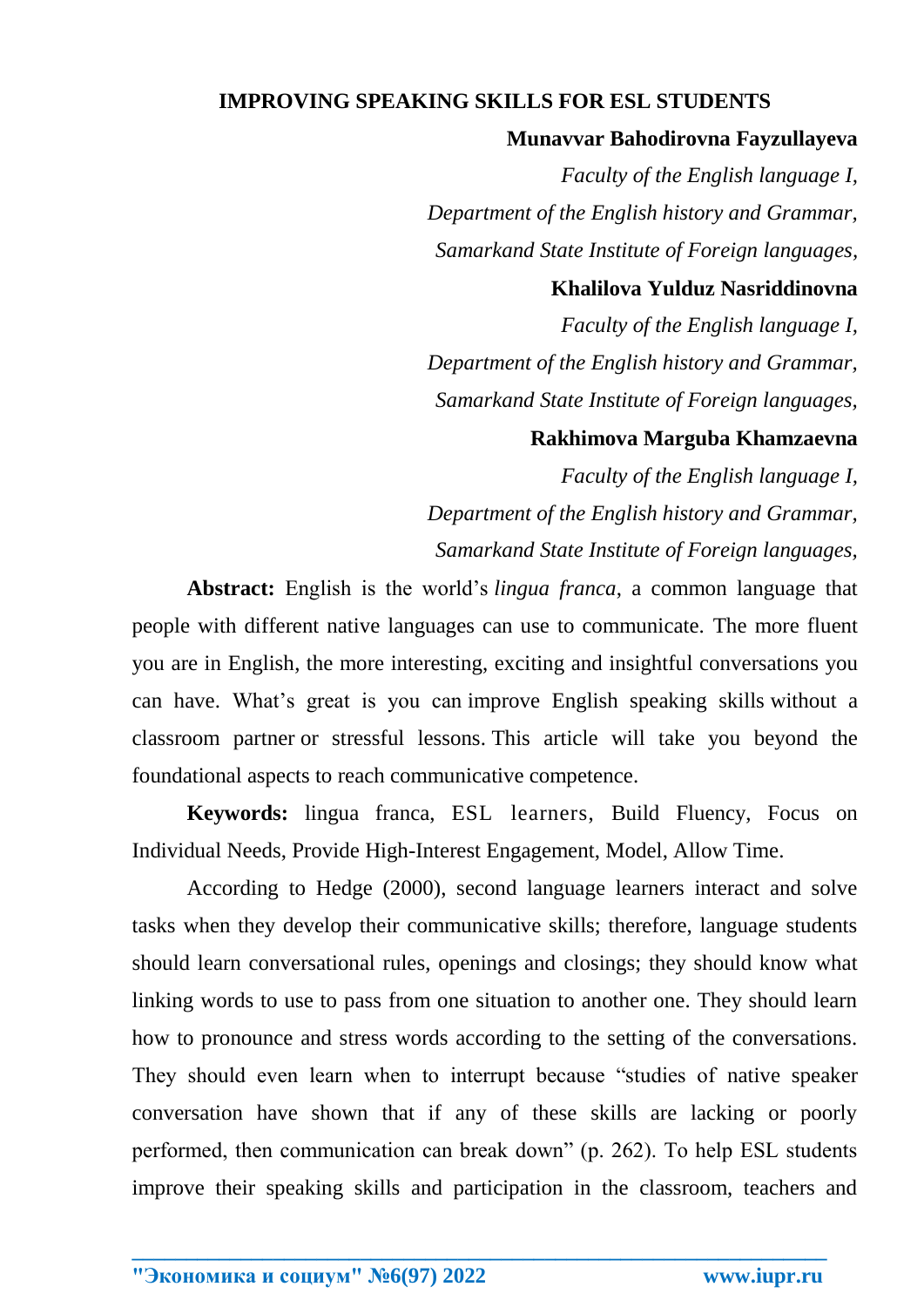schools could implement several strategies. Three particular strategies have to do with speaking: role play, storytelling, and information gap exercises. The other strategies deal with affection and social interaction. Some of these social strategies are teachers and students' support, teachers' teamwork, teaching styles, the inclusion of affective factors in the classrooms, and knowledge about the students' cultures. For the purpose of this article, I will examine only the communicative strategies and the in-class peer-tutor social strategy. In conclusion, as soon as students are used to working with role playing this activity becomes a dynamic method which involves a great number of students at the same time who move, talk, and interact spontaneously. They add that storytelling is fun for teachers and students; it is a motivational activity to enhance instruction and it is also an educational activity because "students who find difficulty recalling facts from a textbook easily remember the concepts that are contained within a story"(p. Liao suggests teachers should ask more information questions instead of merely Yes/No questions. For example, teachers should ask, "When do you usually go to the gym?" "How often do you go to the movies?" instead of "Do you go to the gym?" "Do you go to the movies?" According to Harper, Maheady, Mallette, and Karnes (1999), classwide peer tutoring programs "permit students to interact with other students whom they might otherwise avoid or ignore" (p. 46). They add that students who have been involved with CWPT programs have shown "greater gains in spelling, reading, and math more than what they showed during the teacher-led instruction" (p. 47). Rogovin (2001), concerned with students' participation, provides teachers with some guidelines they can use to make the classroom a more dynamic place. She explains that these are "classroom rituals for encouraging full and democratic participation." Some of the guidelines are "a) Let children talk in groups of two or three first before they talk in front of the whole class; b) model small group discussions; c) have students raise their hands rather than call out; d) call on children whether or not they raise their hands" (p. 6).

Everyone has something to say some time or another. ESL learners are no different. As a teacher of either online English or classroom ESL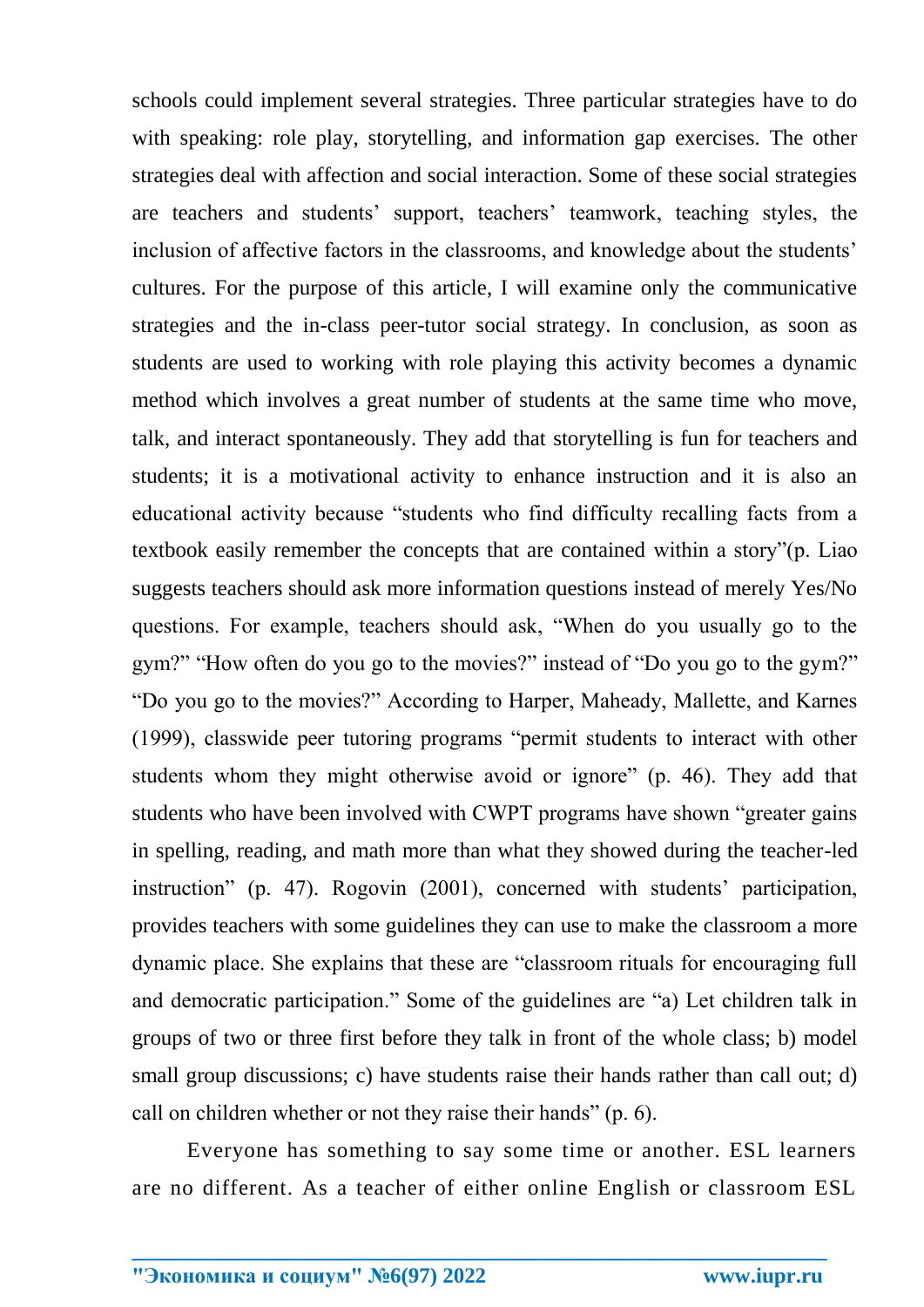instruction, it is important to make your students feel comfortable speaking. They may feel embarrassed about their inability to speak English fluently. Or perhaps they are just shy. As an instructor, you need to ask yourself how you are impacting the learning environment:

- Are the students afraid to make mistakes?
- Is your instruction on their level?
- Do you state clear instructions with examples?
- Do your lessons incorporate exciting material and ways to teach?
- Are your students motivated and interested to learn?

After you ask yourself these questions and alter your teaching based on honest self-evaluation, you can incorporate more ways to encourage your students to learn English.

1. Build Fluency

The most important thing to remember is that your students need to be speaking English as much as possible. The more they practice, the better they speak. The better they speak, the more confidence they will gain. And this cycle will continue to build fluency. Don't make the grammar lessons the focal point of your instruction. Don't do too much teacher talk and lengthy explanations. Choral responses where the students recite the same "response" -- whether it be a word, phrase, sentence or dialogue -- are an effective tool to build vocabulary skills that lead to comprehension. This method helps to build success for all learners. So get your students to talk, and keep them talking!

2. Focus on Individual Needs

With the current educational journals consumed with such topics as *Differentiated Education, Meeting the Needs of All Learners, Maximizing the Disconnect Between the Real World and the Classroom*, etc., it is important that you, too, focus on each student. Choose those skills that are the most important for him or her, and tailor your instruction accordingly. While Student A may be struggling with learning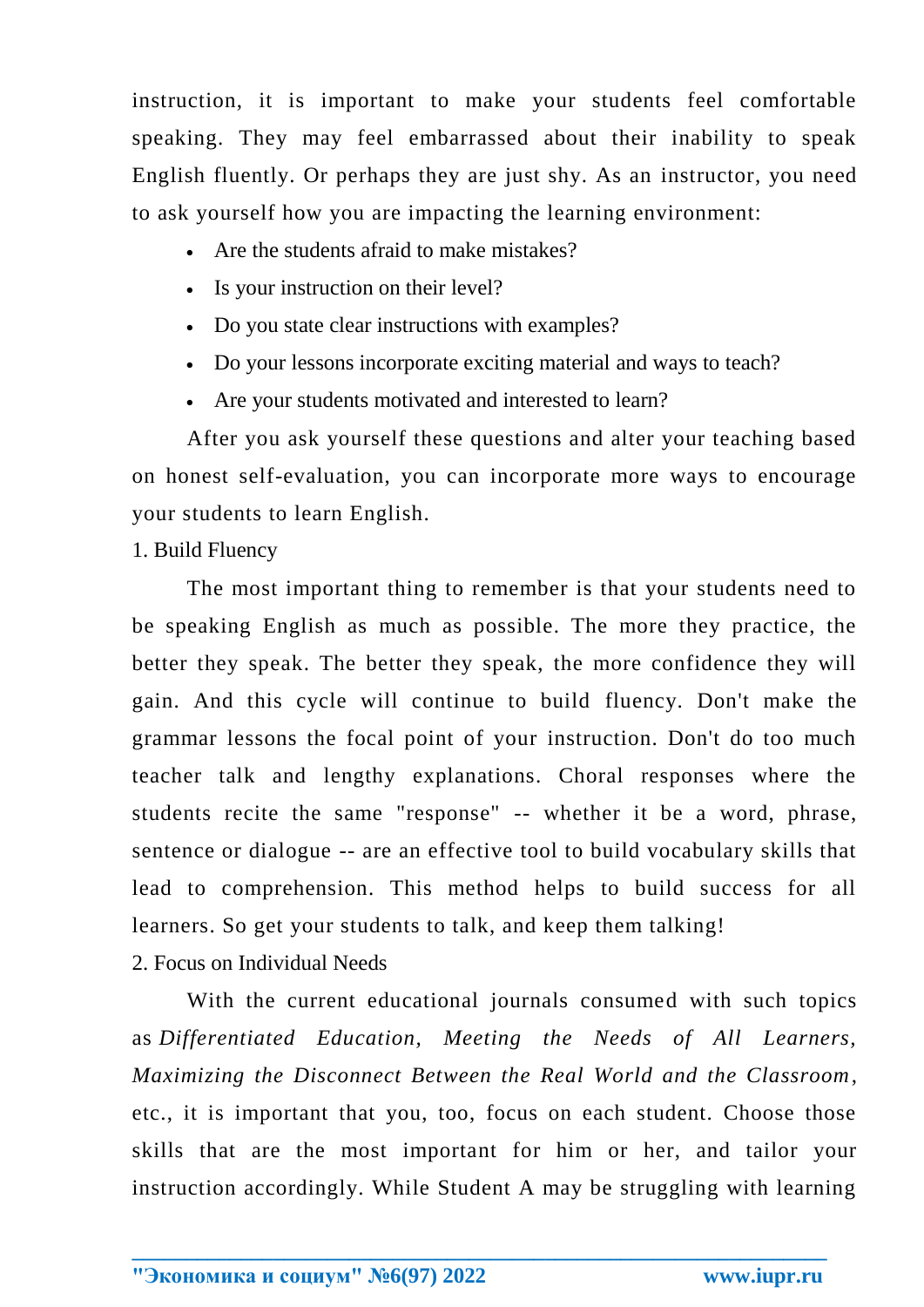the alphabet and initial sounds, Student B might be reading at a fourth grade level. I'm sure you get the point. Challenge all of your students with material at their own level to ensure language progress. My own teaching mantra is, "All learners can learn if we but know how to teach them." The onus is on you as a teacher. That is the unique skill you have to offer.

# 3. Provide High-Interest Engagement

We all learn more when we are engaged. Think of times when learning was the most enjoyable for you. Try to emulate those teaching styles. Was it how the teacher interacted with the class and how you were treated with respect, fairness, patience and acceptance? Maybe the teacher planned lessons that involved more than just passive learning. Perhaps there were learning activities with movement, which allowed for maintaining the students' attention levels and increasing their classroom participation. Did you have a creative teacher who used a variety of materials like flashcards, games, magazine and newspaper articles, pictures, photos, fieldtrips, projects, technology, role plays, guest speakers, simulations or question-and-answer sessions? Did they mix it up when it came to working individually and in small groups or wholeclass instruction? Did they allow choice in student learning and ask for input as far as needs and interests?

## 4. Model

How you talk in your lessons, when both focusing on instruction and relating with your students, will increase their language ability. Speak slowly and clearly so that the ESL student will understand. Choose words that are easier for them to grasp. Use visuals whenever possible so that students can also read the directions at the same time. Teaching with two or more modalities heightens understanding and learning. Offer repetition and review until your students have mastery. Always be positive toward them, and continue to praise them for speaking to